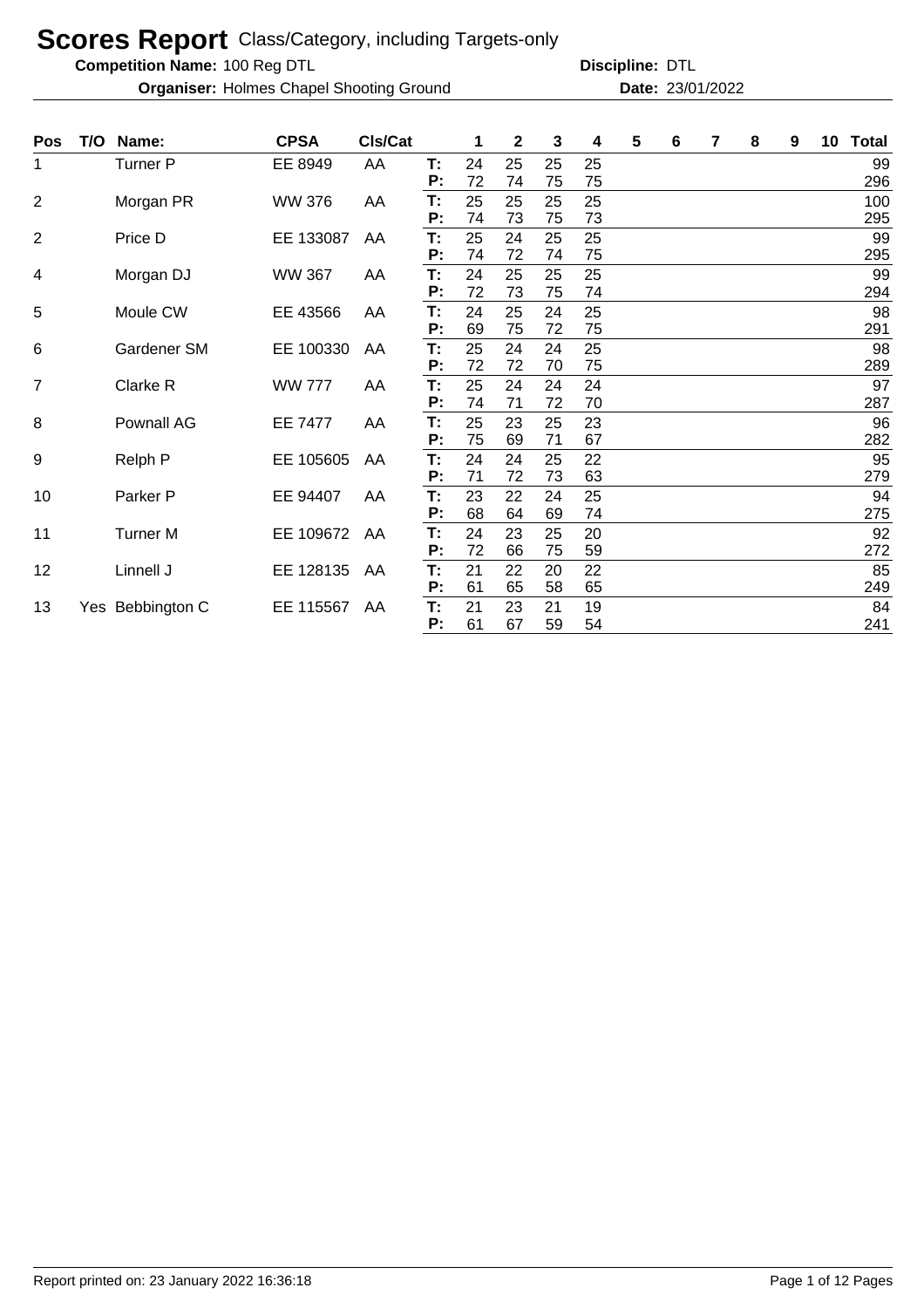**Competition Name:**

**Organiser:** Holmes Chapel Shooting Ground **23/01/2022 Date:** 23/01/2022

| Pos | T/O | Name:             | <b>CPSA</b> | CIs/Cat        |          | 1        | 2        | 3        | 4        | 5 | 6 | 7 | 8 | 9 | 10 | <b>Total</b>  |
|-----|-----|-------------------|-------------|----------------|----------|----------|----------|----------|----------|---|---|---|---|---|----|---------------|
| 1   |     | Hurstfield T      | EE 29411    | A              | T:       | 25       | 25       | 25       | 24       |   |   |   |   |   |    | 99            |
|     |     |                   |             |                | P:       | 75       | 75       | 73       | 72       |   |   |   |   |   |    | 295           |
| 2   |     | Thomas PA         | EE 65442    | A              | T:       | 25       | 24       | 25       | 24       |   |   |   |   |   |    | 98            |
|     |     |                   |             |                | P:       | 75       | 72       | 74       | 70       |   |   |   |   |   |    | 291<br>99     |
| 3   |     | Lloyd T           | EE 31443    | A              | T:<br>P: | 24<br>72 | 25<br>71 | 25<br>73 | 25<br>74 |   |   |   |   |   |    | 290           |
| 4   |     | Dutton S          | EE 482      | A              | T:       | 25       | 25       | 25       | 23       |   |   |   |   |   |    | 98            |
|     |     |                   |             |                | P:       | 73       | 74       | 73       | 69       |   |   |   |   |   |    | 289           |
| 4   |     | Whitehead D       | EE 128142   | A              | T:       | 24       | 25       | 23       | 25       |   |   |   |   |   |    | 97            |
|     |     |                   |             |                | Р:       | 72       | 73       | 69       | 75       |   |   |   |   |   |    | 289           |
| 6   |     | <b>Bushell CM</b> | EE 37684    | A              | T:       | 23       | 25       | 24       | 25       |   |   |   |   |   |    | 97            |
|     |     |                   |             |                | Р:       | 66       | 74       | 72       | 74       |   |   |   |   |   |    | 286           |
| 6   |     | Lewis RC          | WW 2233     | A              | T:<br>Р: | 25<br>75 | 24<br>72 | 25<br>75 | 22<br>64 |   |   |   |   |   |    | 96<br>286     |
| 6   |     | Pritchard JE      | WW 2741     | A              | T:       | 23       | 23       | 25       | 25       |   |   |   |   |   |    | 96            |
|     |     |                   |             |                | Р:       | 68       | 68       | 75       | 75       |   |   |   |   |   |    | 286           |
| 9   |     | Sant P            | EE 125165   | A              | T:       | 24       | 25       | 25       | 22       |   |   |   |   |   |    | 96            |
|     |     |                   |             |                | P:       | 72       | 74       | 72       | 65       |   |   |   |   |   |    | 283           |
| 10  |     | Taylor D          | EE 14934    | A              | T:       | 25       | 25       | 25       | 22       |   |   |   |   |   |    | 97            |
|     |     |                   |             |                | P:       | 73       | 72       | 71       | 65       |   |   |   |   |   |    | 281           |
| 11  |     | <b>Waters K</b>   | EE 122306   | A              | T:<br>P: | 23<br>65 | 25<br>72 | 24<br>69 | 24<br>72 |   |   |   |   |   |    | 96<br>278     |
| 11  |     | Olden RD          | EE 86078    | A              | T:       | 25       | 23       | 23       | 24       |   |   |   |   |   |    | 95            |
|     |     |                   |             |                | P:       | 71       | 69       | 67       | 71       |   |   |   |   |   |    | 278           |
| 13  |     | Hall A            | EE 103963   | A              | T:       | 23       | 24       | 24       | 23       |   |   |   |   |   |    | 94            |
|     |     |                   |             |                | P:       | 68       | 71       | 69       | 69       |   |   |   |   |   |    | 277           |
| 14  |     | Ruane J           | EE 129118   | A              | T:       | 22       | 24       | 24       | 24       |   |   |   |   |   |    | 94            |
|     |     |                   |             |                | P:       | 65       | 69       | 69       | 71       |   |   |   |   |   |    | 274           |
| 15  |     | Faulkner RM       | WW 1759     | A              | T:<br>P: | 24<br>72 | 20<br>59 | 24<br>72 | 24<br>70 |   |   |   |   |   |    | 92<br>273     |
| 16  |     | Yes Waring DA     | EE 124591   | A              | T:       | 24       | 22       | 21       | 24       |   |   |   |   |   |    | 91            |
|     |     |                   |             |                | P:       | 71       | 66       | 62       | 72       |   |   |   |   |   |    | 271           |
| 17  |     | <b>Taylor SA</b>  | EE 16753    | A              | T:       | 22       | 24       | 24       | 20       |   |   |   |   |   |    | 90            |
|     |     |                   |             |                | P:       | 65       | 71       | 70       | 59       |   |   |   |   |   |    | 265           |
| 18  |     | Hutchinson B      | EE 129755   | $\overline{A}$ | T:       | 22       | 22       | 23       | 24       |   |   |   |   |   |    | 91            |
|     |     |                   |             |                | P:       | 64       | 65       | 66       | 69       |   |   |   |   |   |    | 264           |
| 19  |     | Stanbrook C       | EE 112079 A |                | T:<br>P: | 24<br>70 | 23<br>67 | 21<br>62 | 22<br>64 |   |   |   |   |   |    | $90\,$<br>263 |
| 20  |     | Yes Kelly P       | EE 135395 A |                | T:       | 22       | 22       | 22       | 24       |   |   |   |   |   |    | 90            |
|     |     |                   |             |                | P:       | 65       | 65       | 63       | 69       |   |   |   |   |   |    | 262           |
| 20  |     | Yes Nutter G      | EE 88429    | A              | T:       | 21       | 21       | 25       | 23       |   |   |   |   |   |    | 90            |
|     |     |                   |             |                | P:       | 59       | 62       | 73       | 68       |   |   |   |   |   |    | 262           |
| 22  |     | Rogers GT         | EE 4526     | A              | T:       | 22       | 23       | 23       | 20       |   |   |   |   |   |    | 88            |
|     |     |                   |             |                | P:       | 64       | 67       | 68       | 58       |   |   |   |   |   |    | 257           |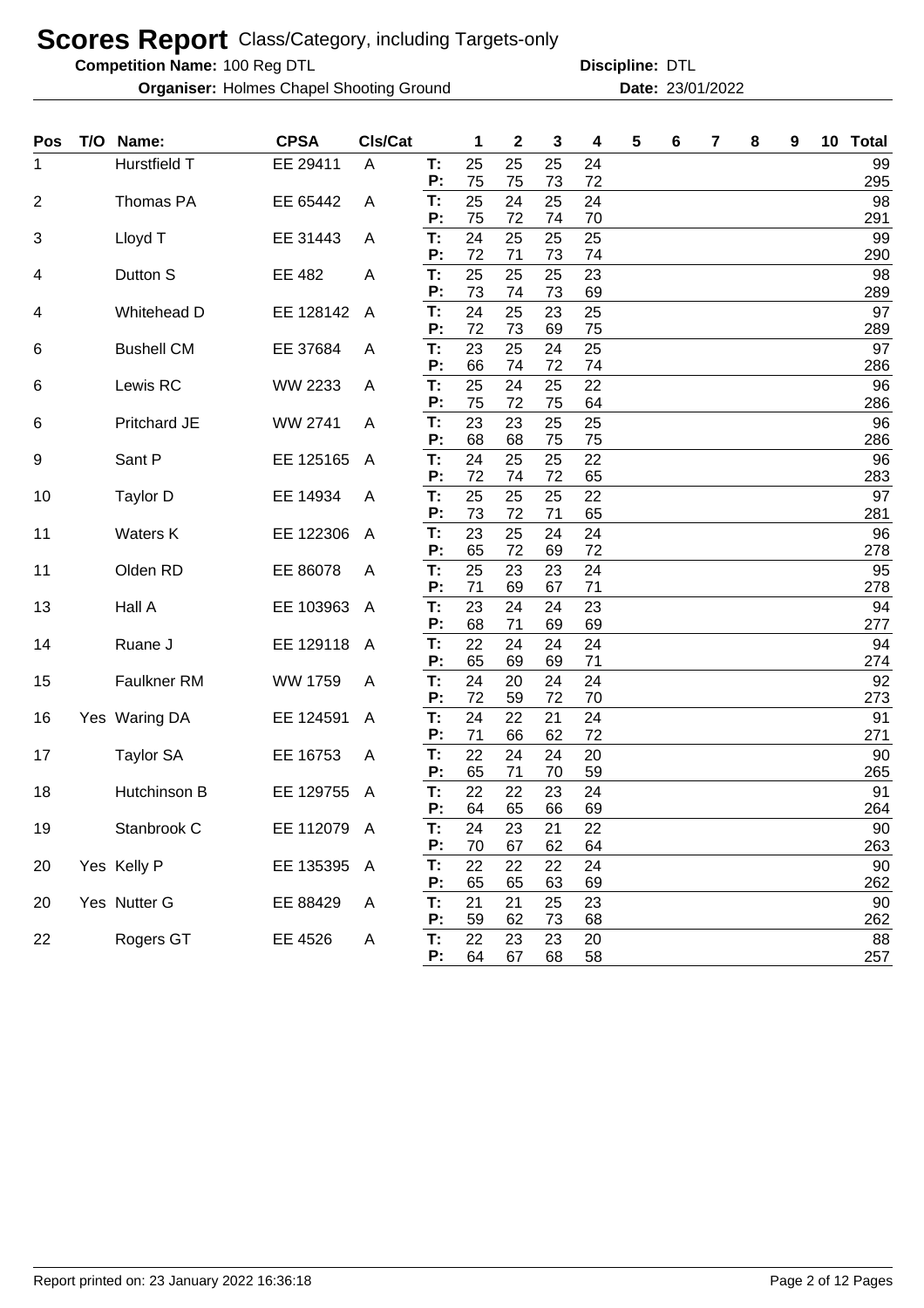**Competition Name:**

**Organiser:** Holmes Chapel Shooting Ground **23/01/2022 Date:** 23/01/2022

100 Reg DTL **Discipline:** DTL

| Pos            | T/O Name:       | <b>CPSA</b>     | CIs/Cat |          | 1        | 2        | 3        | 4        | 5 | 6 | 7 | 8 | 9 | 10 | <b>Total</b> |
|----------------|-----------------|-----------------|---------|----------|----------|----------|----------|----------|---|---|---|---|---|----|--------------|
| 1              | Palmer W        | WW <sub>5</sub> | B       | T:<br>P: | 22<br>66 | 25<br>75 | 25<br>73 | 25<br>72 |   |   |   |   |   |    | 97<br>286    |
| $\overline{2}$ | McGovern R      | EE 124989       | B       | T:       | 24       | 25       | 23       | 24       |   |   |   |   |   |    | 96           |
| 2              | Moir TG         | EE 67036        | B       | P:<br>T: | 71<br>24 | 74<br>25 | 69<br>23 | 71<br>24 |   |   |   |   |   |    | 285<br>96    |
|                |                 |                 |         | P:       | 71       | 74       | 68       | 72       |   |   |   |   |   |    | 285          |
| 4              | Thomas RC       | <b>WW 1427</b>  | B       | T:<br>P: | 25<br>74 | 24<br>70 | 25<br>72 | 23<br>68 |   |   |   |   |   |    | 97<br>284    |
| 5              | Yes Kippax IS   | EE 141345       | B       | T:       | 22       | 25       | 25       | 24       |   |   |   |   |   |    | 96           |
| 6              | Whitehead E     | EE 140816       | B       | P:<br>T: | 64<br>25 | 73<br>22 | 73<br>25 | 72<br>23 |   |   |   |   |   |    | 282<br>95    |
|                |                 |                 |         | P:       | 75       | 64       | 73       | 66       |   |   |   |   |   |    | 278          |
| 7              | Davies A        | WW 1962         | B       | T:<br>P: | 23<br>67 | 24<br>71 | 22<br>66 | 25<br>73 |   |   |   |   |   |    | 94<br>277    |
| 8              | Stanbrook DJ    | EE 112080       | B       | T:<br>P: | 23<br>67 | 24<br>72 | 24<br>68 | 23<br>69 |   |   |   |   |   |    | 94<br>276    |
| 9              | Boon MC         | EE 141117       | B       | T:       | 25       | 24       | 22       | 23       |   |   |   |   |   |    | 94           |
|                | Farnsworth N    | EE 128472       | B       | P:<br>T: | 72<br>24 | 72<br>24 | 65<br>22 | 65<br>23 |   |   |   |   |   |    | 274<br>93    |
| 10             |                 |                 |         | P:       | 72       | 70       | 64       | 67       |   |   |   |   |   |    | 273          |
| 11             | Yes Gallagher R | EE 45340        | B       | T:<br>P: | 24<br>72 | 24<br>71 | 21<br>62 | 22<br>65 |   |   |   |   |   |    | 91<br>270    |
| 12             | Sage A          | EE 138139       | B       | T:       | 24       | 22       | 21       | 25       |   |   |   |   |   |    | 92           |
| 13             | Tennison J      | EE 124363       | B       | P:<br>T: | 70<br>22 | 65<br>24 | 60<br>23 | 74<br>23 |   |   |   |   |   |    | 269<br>92    |
|                |                 |                 |         | P:       | 63       | 68       | 68       | 69       |   |   |   |   |   |    | 268          |
| 14             | Kingston J      | EE 106003       | B       | T:<br>P: | 24<br>71 | 22<br>64 | 21<br>60 | 24<br>71 |   |   |   |   |   |    | 91<br>266    |
| 15             | Myers A         | EE 110081       | B       | T:       | 21       | 23       | 24       | 23       |   |   |   |   |   |    | 91           |
| 16             | Hunt I          | EE 115893       | B       | P:<br>T: | 60<br>24 | 67<br>23 | 71<br>22 | 67<br>22 |   |   |   |   |   |    | 265<br>91    |
|                |                 |                 |         | P:       | 71       | 67       | 61       | 65       |   |   |   |   |   |    | 264          |
| 17             | Bevan G         | EE 138680       | B       | T:<br>P: | 21<br>61 | 23<br>68 | 24<br>67 | 23<br>67 |   |   |   |   |   |    | 91<br>263    |
| 17             | Yes Jesson PE   | EE 4524         | B       | T:       | 21       | 22       | 22       | 24       |   |   |   |   |   |    | 89           |
| 19             | Harrison P      | EE 106360 B     |         | P:<br>Т: | 62<br>21 | 66<br>23 | 65<br>22 | 70<br>23 |   |   |   |   |   |    | 263<br>89    |
|                |                 |                 |         | P:       | 62       | 66       | 65       | 69       |   |   |   |   |   |    | 262          |
| 20             | Hunt T          | EE 144295 B     |         | T:<br>P: | 21<br>56 | 24<br>71 | 23<br>65 | 24<br>68 |   |   |   |   |   |    | 92<br>260    |
| 20             | Goth S          | EE 134941       | B       | T:       | 24       | 23       | 22       | 22       |   |   |   |   |   |    | 91           |
| 20             | Hunt K          | EE 144293       | B       | P:<br>T: | 69<br>23 | 68<br>23 | 63<br>22 | 60<br>22 |   |   |   |   |   |    | 260<br>90    |
|                |                 |                 |         | P:       | 64       | 66       | 65       | 65       |   |   |   |   |   |    | 260          |
| 23             | Johnson J       | EE 139108 B     |         | T:<br>P: | 22<br>64 | 24<br>70 | 21<br>62 | 23<br>63 |   |   |   |   |   |    | 90<br>259    |
| 24             | Stafford G      | EE 123842       | B       | T:       | 21       | 24       | 21       | 22       |   |   |   |   |   |    | 88           |
| 24             | Ellison AA      | <b>EE 7578</b>  | B       | P:<br>T: | 58<br>23 | 72<br>21 | 63<br>23 | 64<br>20 |   |   |   |   |   |    | 257<br>87    |
|                |                 |                 |         | P:       | 67       | 63       | 67       | 60       |   |   |   |   |   |    | 257          |
| 26             | Milroy S        | EE 132049       | B       | T:<br>P: | 21<br>60 | 23<br>67 | 23<br>66 | 21<br>62 |   |   |   |   |   |    | 88<br>255    |
| 27             | Grugel P        | EE 67143        | B       | T:<br>P: | 24       | 21       | 20       | 22       |   |   |   |   |   |    | 87           |
| 28             | Hitchmough J    | EE 105606       | B       | T:       | 70<br>23 | 61<br>20 | 58<br>23 | 65<br>21 |   |   |   |   |   |    | 254<br>87    |
|                | Vella S         |                 |         | P:<br>T: | 67<br>19 | 58<br>24 | 68<br>23 | 59<br>20 |   |   |   |   |   |    | 252<br>86    |
| 29             |                 | EE 66462        | B       | P:       | 57       | 69       | 66       | 58       |   |   |   |   |   |    | 250          |
| 30             | Yes Bushell JW  | EE 110724 B     |         | T:<br>P: | 25<br>73 | 21<br>62 | 21<br>61 | 18<br>53 |   |   |   |   |   |    | 85<br>249    |

Report printed on: 23 January 2022 16:36:18 Page 3 of 12 Pages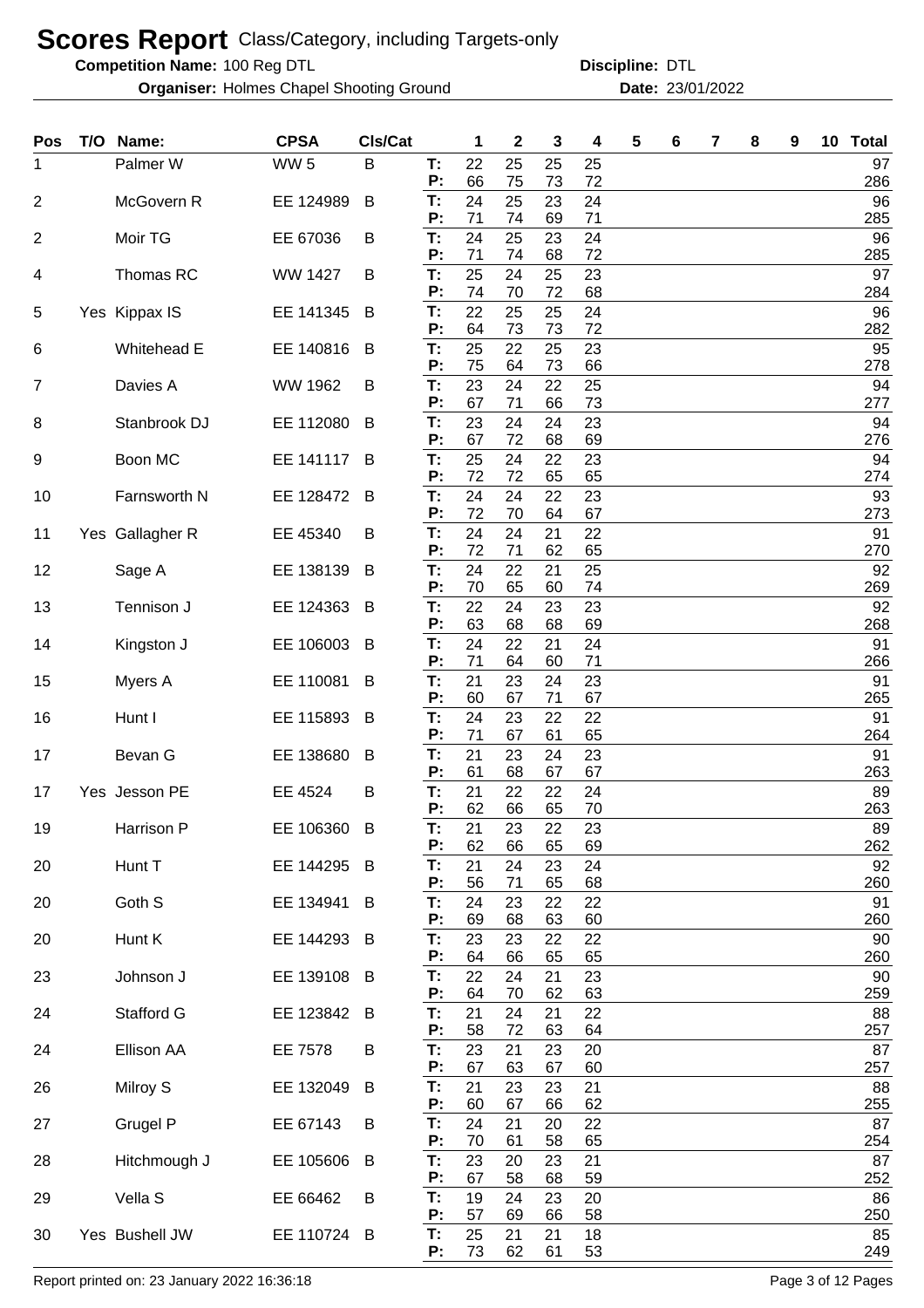|            |                                                 | <b>Competition Name: 100 Reg DTL</b> |             |         |          | Discipline: DTL |                         |          |             |   |    |                  |     |   |    |           |
|------------|-------------------------------------------------|--------------------------------------|-------------|---------|----------|-----------------|-------------------------|----------|-------------|---|----|------------------|-----|---|----|-----------|
|            | <b>Organiser: Holmes Chapel Shooting Ground</b> |                                      |             |         |          |                 |                         |          |             |   |    | Date: 23/01/2022 |     |   |    |           |
| <b>Pos</b> |                                                 | T/O Name:                            | <b>CPSA</b> | Cls/Cat |          | 1               | $\overline{\mathbf{2}}$ | 3        | 4           | 5 | -6 | $\mathbf{7}$     | - 8 | 9 | 10 | Total     |
| 31         |                                                 | Yes McKay R                          | EE 137210 B |         | т:<br>P: | 21<br>61        | 21<br>61                | 14<br>40 | - 21<br>-62 |   |    |                  |     |   |    | 77<br>224 |
| 32         |                                                 | Yes Kelly PG                         | EE 139414 B |         | т:<br>P: | 19<br>53        | 18<br>52                | 19<br>48 | -23<br>60   |   |    |                  |     |   |    | 79<br>213 |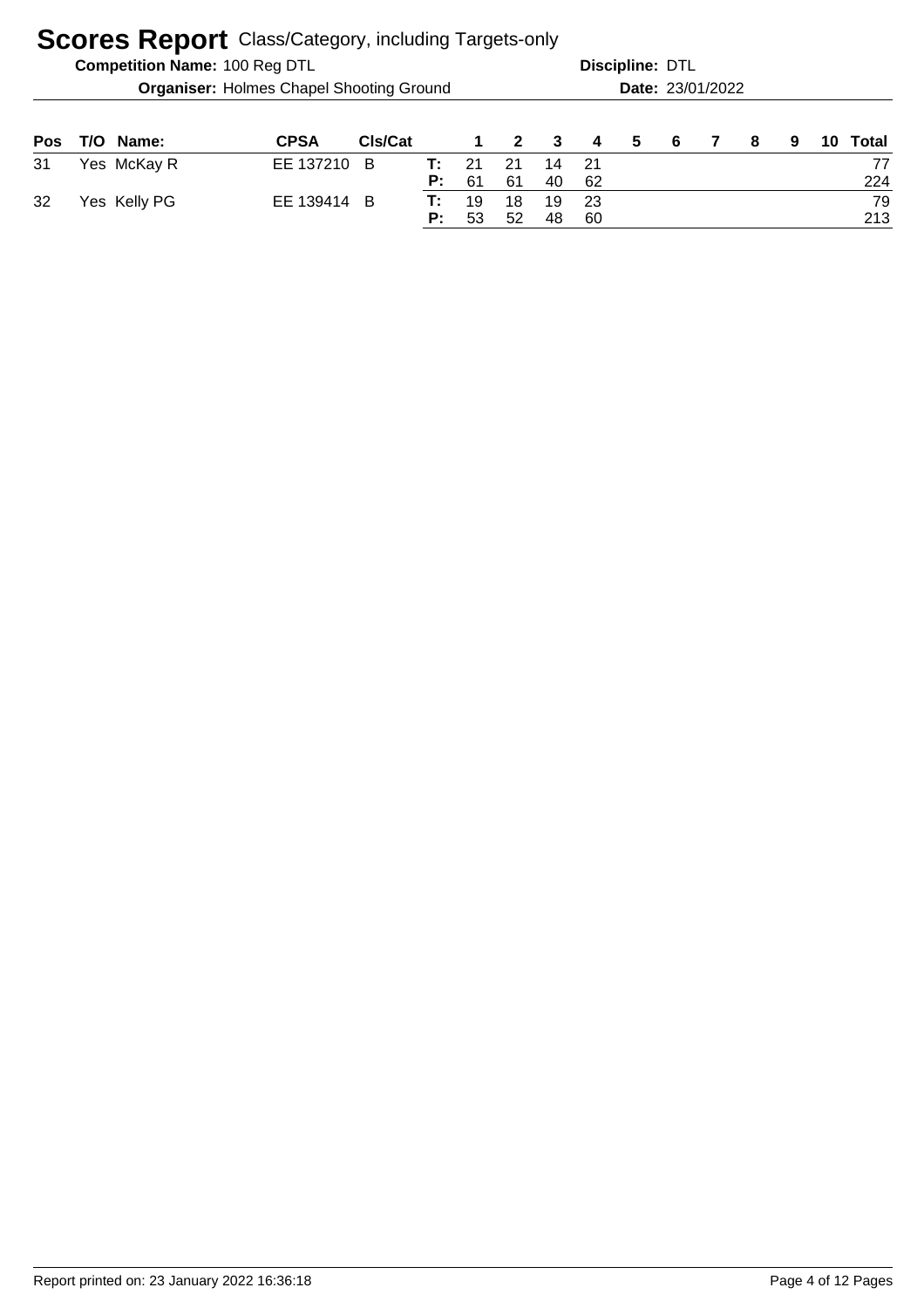**Competition Name:**

**Organiser:** Holmes Chapel Shooting Ground **23/01/2022 Date:** 23/01/2022

| <b>Pos</b>     | T/O | Name:              | <b>CPSA</b>    | CIs/Cat      |          |          | $\mathbf{2}$ | 3        | 4        | 5 | 6 | 7 | 8 | 9 | 10 | <b>Total</b> |
|----------------|-----|--------------------|----------------|--------------|----------|----------|--------------|----------|----------|---|---|---|---|---|----|--------------|
| 1              |     | Smith S            | EE 145336      | C            | Т:<br>P: | 22<br>65 | 24<br>69     | 22<br>64 | 24<br>70 |   |   |   |   |   |    | 92<br>268    |
| 1              |     | Hudson KF          | EE 139223      | C            | T:<br>P: | 20<br>59 | 24<br>71     | 24<br>71 | 23<br>67 |   |   |   |   |   |    | 91<br>268    |
| 3              |     | Passey N           | EE 143173      | C            | Т:<br>P: | 23<br>67 | 21<br>61     | 24<br>69 | 23<br>67 |   |   |   |   |   |    | 91<br>264    |
| 4              |     | <b>Scudder SMS</b> | EE 140869      | C            | Т:<br>Р: | 22<br>62 | 22<br>62     | 24<br>70 | 21<br>62 |   |   |   |   |   |    | 89<br>256    |
| 5              |     | <b>Barnett DG</b>  | WW 2621        | C            | T:<br>Р: | 18<br>53 | 23<br>68     | 21<br>62 | 21<br>60 |   |   |   |   |   |    | 83<br>243    |
| 6              |     | Anderson K         | EE 143363      | C            | Т:<br>P: | 22<br>63 | 20<br>56     | 21<br>61 | 21<br>62 |   |   |   |   |   |    | 84<br>242    |
| $\overline{7}$ |     | Holden C           | EE 135113      | C            | Т:<br>P: | 21<br>62 | 19<br>57     | 17<br>50 | 24<br>69 |   |   |   |   |   |    | 81<br>238    |
| 8              |     | Owen JW            | EE 144327      | <sup>C</sup> | T:<br>P: | 22<br>65 | 22<br>65     | 19<br>55 | 18<br>52 |   |   |   |   |   |    | 81<br>237    |
| 9              |     | Owen J             | EE 136022      | C            | Т:<br>P: | 16<br>47 | 22<br>62     | 22<br>63 | 22<br>61 |   |   |   |   |   |    | 82<br>233    |
| 10             |     | Yes Dennis RW      | EE 141184      | C            | Т:<br>P: | 17<br>50 | 19<br>55     | 23<br>68 | 20<br>57 |   |   |   |   |   |    | 79<br>230    |
| 11             |     | Yes Boraston J     | EE 13268       | $\mathsf{C}$ | T:<br>P: | 18<br>52 | 15<br>45     | 14<br>42 | 18<br>53 |   |   |   |   |   |    | 65<br>192    |
| 12             |     | Yes Staffer AM     | <b>WW 2857</b> | $\mathsf{C}$ | Т:<br>P: | 15<br>39 | 20<br>53     | 15<br>41 | 17<br>47 |   |   |   |   |   |    | 67<br>180    |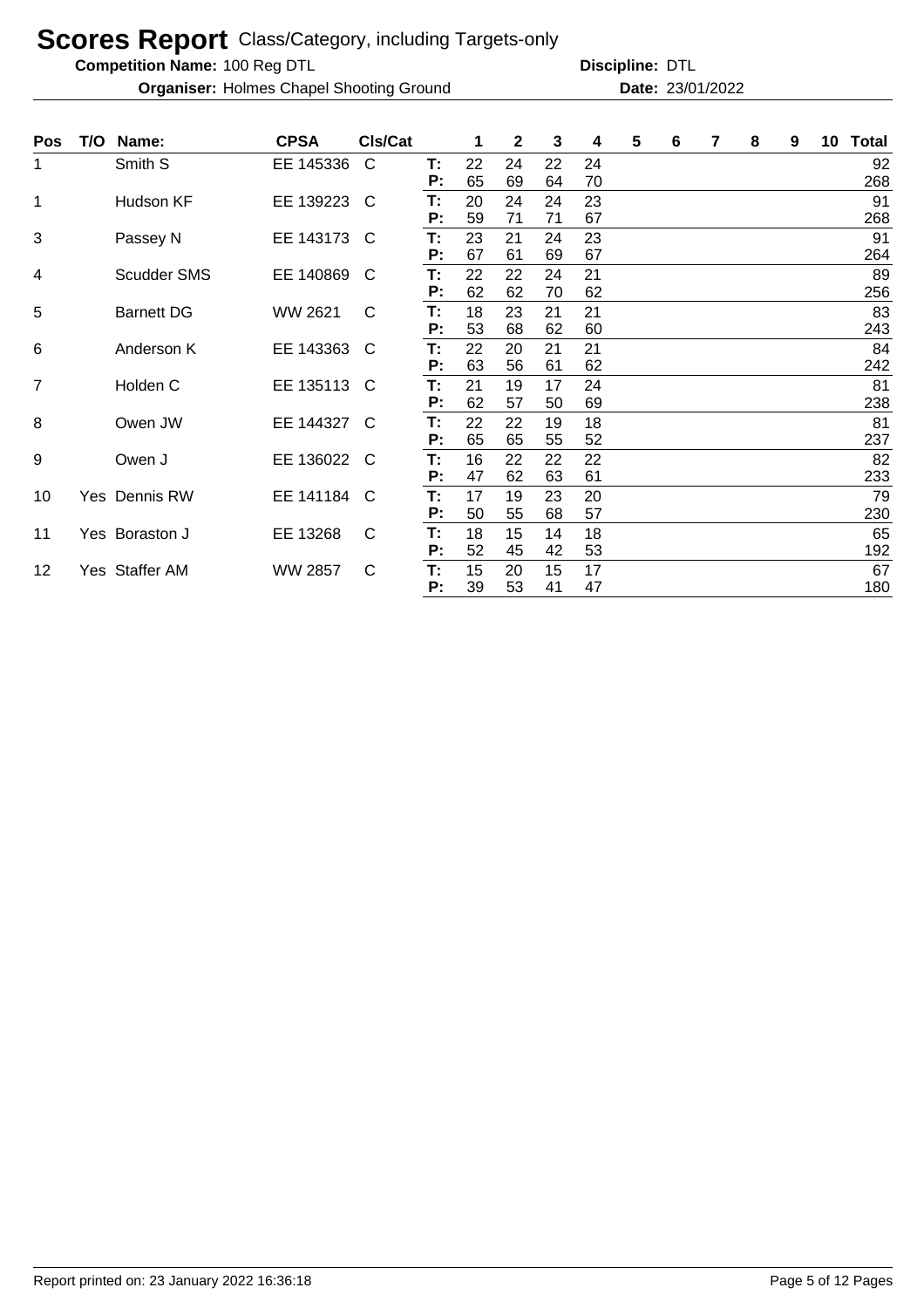| <b>Scores Report</b> Class/Category, including Targets-only |  |                                      |                                                 |                      |          |          |                |    |                |                         |                 |  |    |   |           |
|-------------------------------------------------------------|--|--------------------------------------|-------------------------------------------------|----------------------|----------|----------|----------------|----|----------------|-------------------------|-----------------|--|----|---|-----------|
|                                                             |  | <b>Competition Name: 100 Reg DTL</b> |                                                 |                      |          |          |                |    |                |                         | Discipline: DTL |  |    |   |           |
|                                                             |  |                                      | <b>Organiser: Holmes Chapel Shooting Ground</b> |                      |          |          |                |    |                | <b>Date: 23/01/2022</b> |                 |  |    |   |           |
| Pos                                                         |  | Name:                                | <b>CPSA</b>                                     | C <sub>Is</sub> /Cat |          |          | $\overline{2}$ | 3  | $\overline{4}$ | -5                      | - 6             |  | -8 | 9 | Total     |
|                                                             |  | Hurstfield T                         | EE 29411                                        | <b>CLT</b>           | т:<br>P: | 25<br>75 | 25<br>75       | 25 | 24<br>72       |                         |                 |  |    |   | 99<br>295 |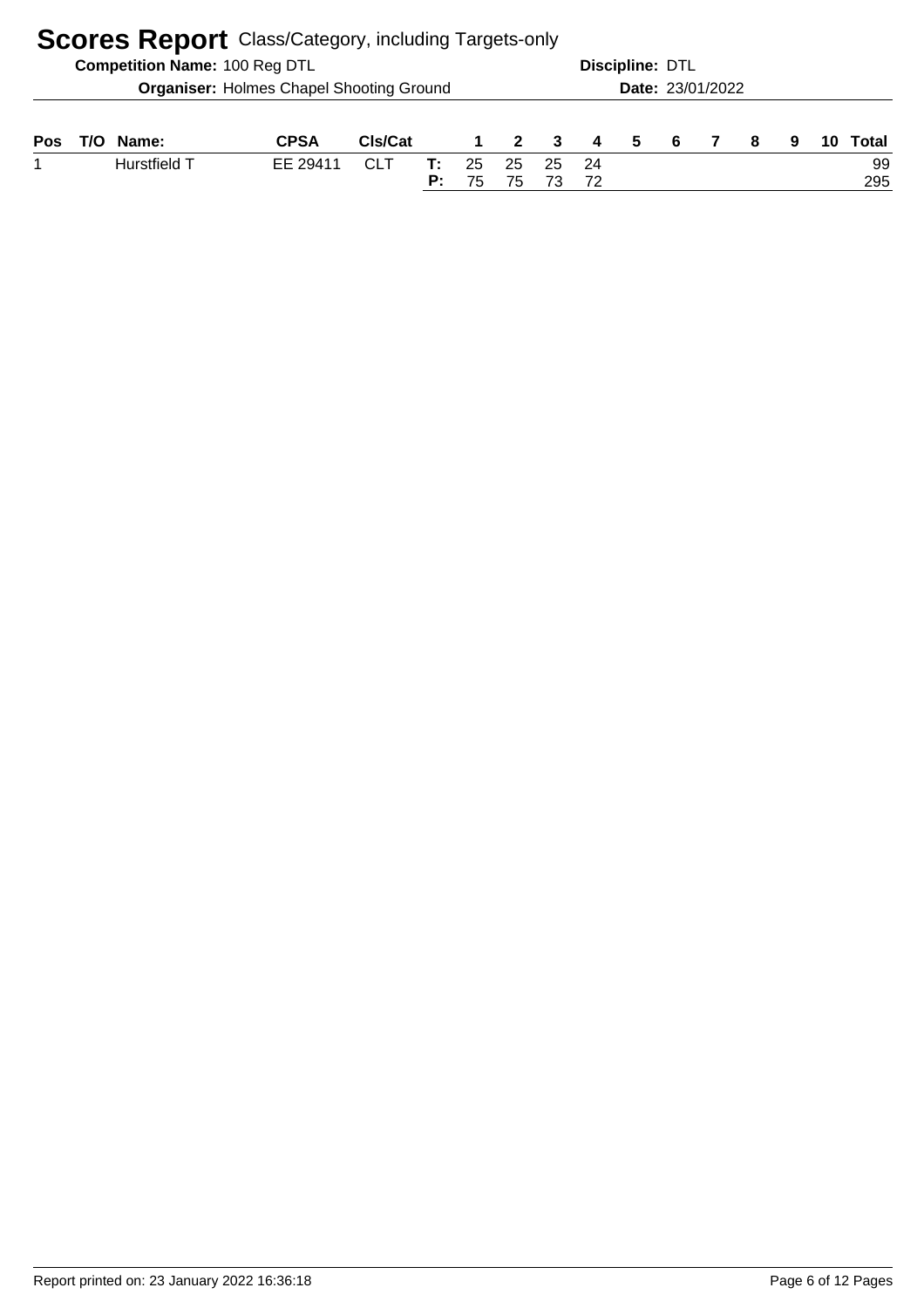|            |                                                 | <b>Competition Name: 100 Reg DTL</b> |             |            |          |          |              | Discipline: DTL |           |    |    |                  |    |   |    |           |
|------------|-------------------------------------------------|--------------------------------------|-------------|------------|----------|----------|--------------|-----------------|-----------|----|----|------------------|----|---|----|-----------|
|            | <b>Organiser: Holmes Chapel Shooting Ground</b> |                                      |             |            |          |          |              |                 |           |    |    | Date: 23/01/2022 |    |   |    |           |
| <b>Pos</b> | T/O                                             | Name:                                | <b>CPSA</b> | CIs/Cat    |          | 1        | $\mathbf{2}$ | 3               | 4         | 5. | -6 |                  | -8 | 9 | 10 | Total     |
| 1          |                                                 | Whitehead E                          | EE 140816   | <b>JNR</b> | т:<br>P: | 25<br>75 | 22<br>64     | 25<br>73        | -23<br>66 |    |    |                  |    |   |    | 95<br>278 |
| 2          |                                                 | Hunt T                               | EE 144295   | <b>JNR</b> | т:<br>Р: | 21<br>56 | 24<br>71     | 23<br>65        | 24<br>68  |    |    |                  |    |   |    | 92<br>260 |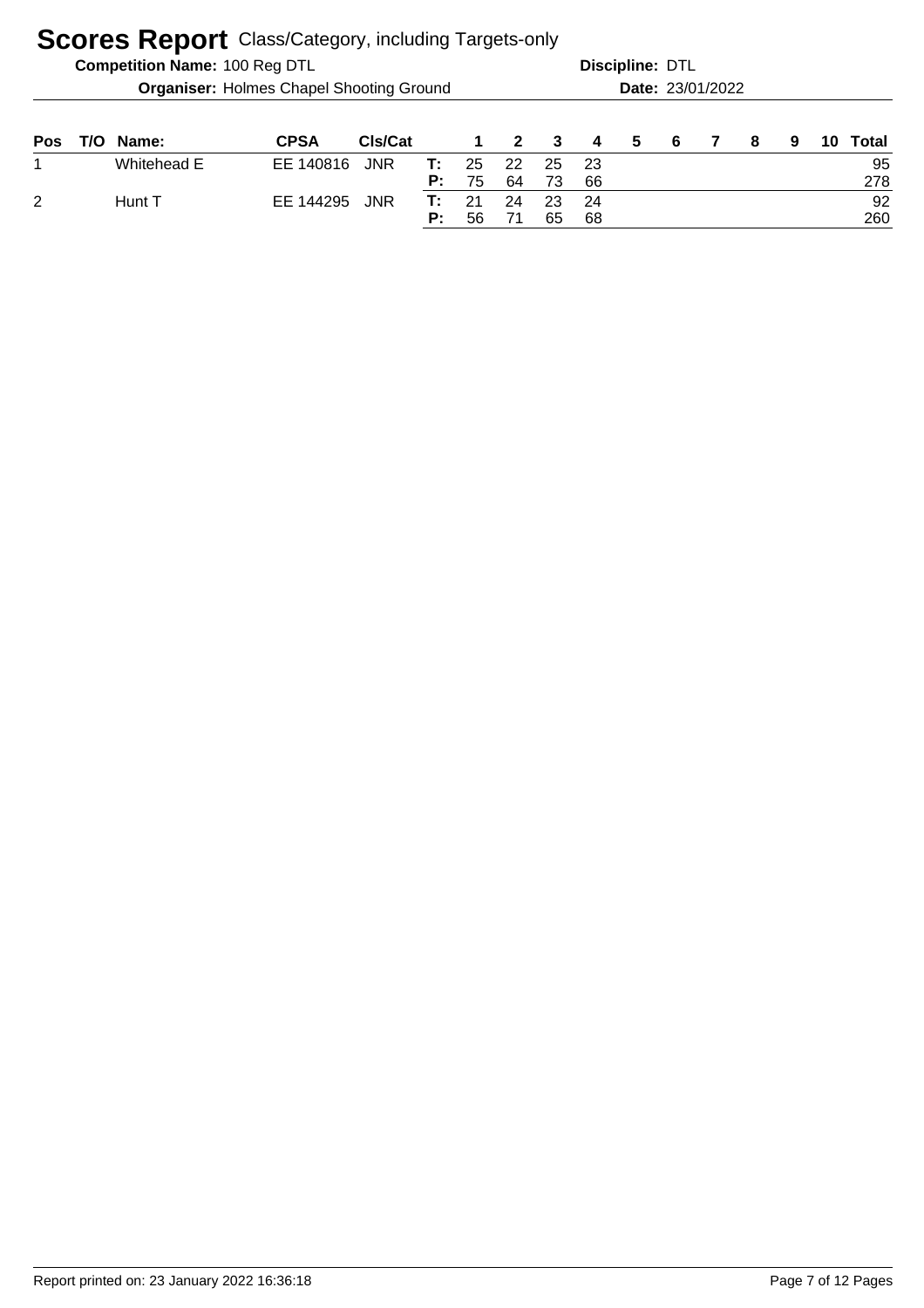**Competition Name:**

**Organiser:** Holmes Chapel Shooting Ground **23/01/2022 Date:** 23/01/2022

| <b>Pos</b>     |     | T/O Name:         | <b>CPSA</b>    | CIs/Cat    |          |          | $\mathbf{2}$ | 3        | 4        | 5 | 6 | 8 | 9 | 10 | <b>Total</b> |
|----------------|-----|-------------------|----------------|------------|----------|----------|--------------|----------|----------|---|---|---|---|----|--------------|
| 1              |     | Whitehead E       | EE 140816      | LDY        | T:<br>P: | 25<br>75 | 22<br>64     | 25<br>73 | 23<br>66 |   |   |   |   |    | 95<br>278    |
| 2              |     | Stanbrook C       | EE 112079      | <b>LDY</b> | T:<br>P: | 24<br>70 | 23<br>67     | 21<br>62 | 22<br>64 |   |   |   |   |    | 90<br>263    |
| 3              |     | Milroy S          | EE 132049      | LDY        | Т:<br>P: | 21<br>60 | 23<br>67     | 23<br>66 | 21<br>62 |   |   |   |   |    | 88<br>255    |
| 4              |     | Hitchmough J      | EE 105606      | LDY        | Т:<br>P: | 23<br>67 | 20<br>58     | 23<br>68 | 21<br>59 |   |   |   |   |    | 87<br>252    |
| 5              | Yes | <b>Bushell JW</b> | EE 110724      | LDY        | Т:<br>P: | 25<br>73 | 21<br>62     | 21<br>61 | 18<br>53 |   |   |   |   |    | 85<br>249    |
| 6              |     | <b>Barnett DG</b> | WW 2621        | LDY        | Т:<br>P: | 18<br>53 | 23<br>68     | 21<br>62 | 21<br>60 |   |   |   |   |    | 83<br>243    |
| $\overline{7}$ |     | Anderson K        | EE 143363      | LDY        | T:<br>P: | 22<br>63 | 20<br>56     | 21<br>61 | 21<br>62 |   |   |   |   |    | 84<br>242    |
| 8              |     | Yes Staffer AM    | <b>WW 2857</b> | LDY        | T:<br>P: | 15<br>39 | 20<br>53     | 15<br>41 | 17<br>47 |   |   |   |   |    | 67<br>180    |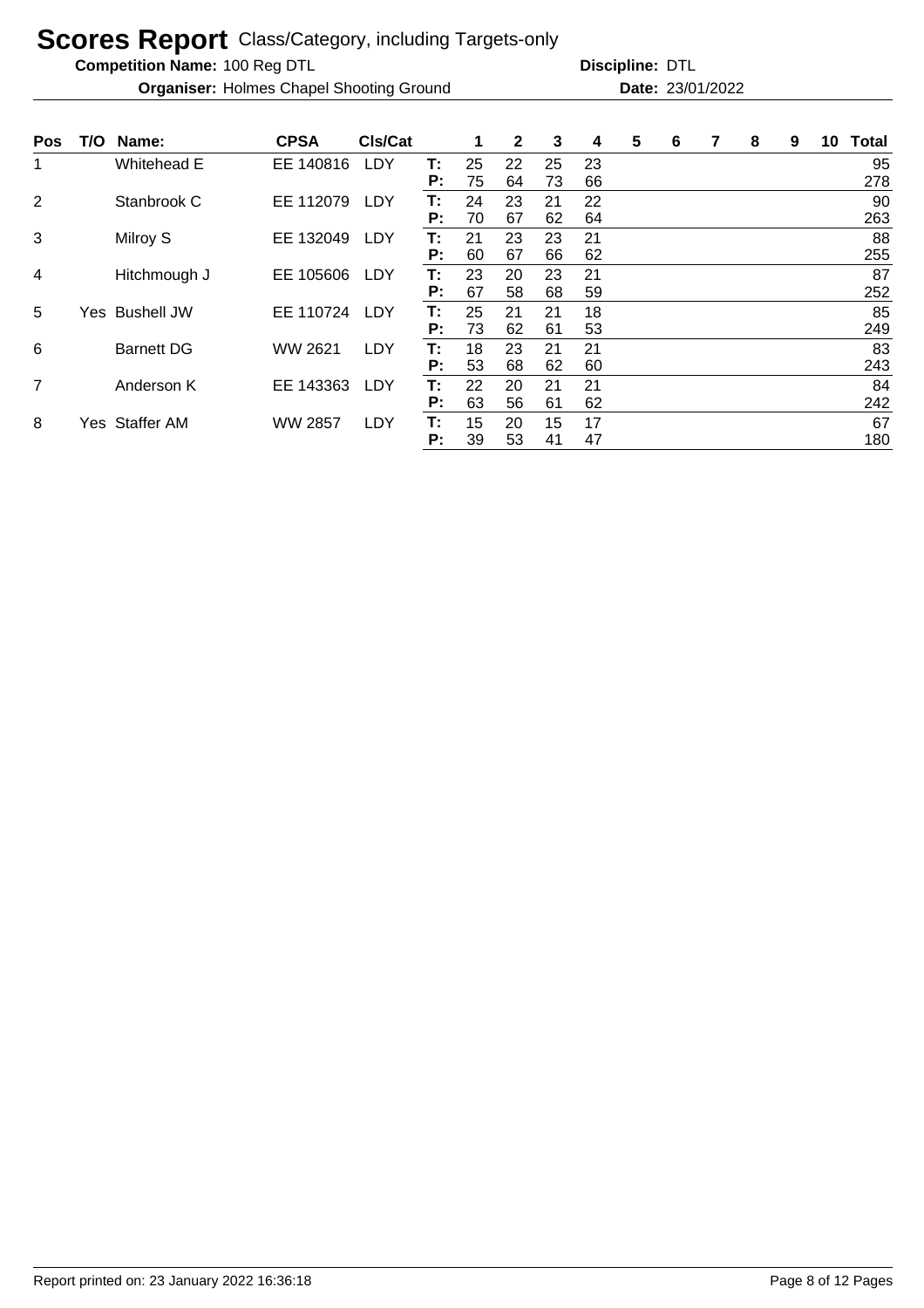**Competition Name:**

**Organiser:** Holmes Chapel Shooting Ground **23/01/2022 Date:** 23/01/2022

100 Reg DTL **Discipline:** DTL

| <b>Pos</b>     | T/O Name:        | <b>CPSA</b>   | CIs/Cat    |          | 1        | 2        | 3        | 4        | 5 | 6 | 7 | 8 | 9 | 10 Total   |
|----------------|------------------|---------------|------------|----------|----------|----------|----------|----------|---|---|---|---|---|------------|
| 1              | Turner P         | EE 8949       | <b>SNR</b> | T:<br>Ρ. | 24<br>72 | 25<br>74 | 25<br>75 | 25<br>75 |   |   |   |   |   | 99<br>296  |
| $\overline{2}$ | Morgan PR        | <b>WW 376</b> | <b>SNR</b> | T:<br>Ρ. | 25<br>74 | 25<br>73 | 25<br>75 | 25<br>73 |   |   |   |   |   | 100<br>295 |
| $\overline{2}$ | Price D          | EE 133087     | <b>SNR</b> | T:       | 25       | 24       | 25       | 25       |   |   |   |   |   | 99         |
| 4              | Morgan DJ        | <b>WW 367</b> | <b>SNR</b> | P:<br>T: | 74<br>24 | 72<br>25 | 74<br>25 | 75<br>25 |   |   |   |   |   | 295<br>99  |
| 5              | Moule CW         | EE 43566      | <b>SNR</b> | P:<br>T: | 72<br>24 | 73<br>25 | 75<br>24 | 74<br>25 |   |   |   |   |   | 294<br>98  |
|                |                  |               |            | P:<br>T: | 69       | 75       | 72       | 75       |   |   |   |   |   | 291        |
| 6              | Dutton S         | EE 482        | <b>SNR</b> | Р:       | 25<br>73 | 25<br>74 | 25<br>73 | 23<br>69 |   |   |   |   |   | 98<br>289  |
| 6              | Gardener SM      | EE 100330     | <b>SNR</b> | T:<br>Р: | 25<br>72 | 24<br>72 | 24<br>70 | 25<br>75 |   |   |   |   |   | 98<br>289  |
| 6              | Whitehead D      | EE 128142     | <b>SNR</b> | T:<br>P: | 24<br>72 | 25<br>73 | 23<br>69 | 25<br>75 |   |   |   |   |   | 97<br>289  |
| 9              | Sant P           | EE 125165     | <b>SNR</b> | T:       | 24       | 25       | 25       | 22       |   |   |   |   |   | 96         |
| 10             | Relph P          | EE 105605     | <b>SNR</b> | Ρ.<br>T: | 72<br>24 | 74<br>24 | 72<br>25 | 65<br>22 |   |   |   |   |   | 283<br>95  |
| 11             | Stanbrook DJ     | EE 112080     | <b>SNR</b> | P:<br>T: | 71<br>23 | 72<br>24 | 73<br>24 | 63<br>23 |   |   |   |   |   | 279<br>94  |
|                |                  |               |            | P:       | 67       | 72       | 68       | 69       |   |   |   |   |   | 276        |
| 12             | Parker P         | EE 94407      | <b>SNR</b> | T:<br>P: | 23<br>68 | 22<br>64 | 24<br>69 | 25<br>74 |   |   |   |   |   | 94<br>275  |
| 13             | Boon MC          | EE 141117     | <b>SNR</b> | Т:<br>Р: | 25<br>72 | 24<br>72 | 22<br>65 | 23<br>65 |   |   |   |   |   | 94<br>274  |
| 13             | Ruane J          | EE 129118     | <b>SNR</b> | T:       | 22       | 24       | 24       | 24       |   |   |   |   |   | 94         |
| 15             | Farnsworth N     | EE 128472     | <b>SNR</b> | P:<br>T: | 65<br>24 | 69<br>24 | 69<br>22 | 71<br>23 |   |   |   |   |   | 274<br>93  |
| 16             | <b>Turner M</b>  | EE 109672     | <b>SNR</b> | Ρ.<br>T: | 72<br>24 | 70<br>23 | 64<br>25 | 67<br>20 |   |   |   |   |   | 273<br>92  |
|                |                  |               |            | P:       | 72       | 66       | 75       | 59       |   |   |   |   |   | 272        |
| 17             | Sage A           | EE 138139     | <b>SNR</b> | T:<br>Ρ: | 24<br>70 | 22<br>65 | 21<br>60 | 25<br>74 |   |   |   |   |   | 92<br>269  |
| 18             | Smith S          | EE 145336     | <b>SNR</b> | T:<br>P: | 22<br>65 | 24<br>69 | 22<br>64 | 24<br>70 |   |   |   |   |   | 92<br>268  |
| 18             | Hudson KF        | EE 139223     | <b>SNR</b> | Т:       | 20       | 24       | 24       | 23       |   |   |   |   |   | 91         |
| 20             | Myers A          | EE 110081     | <b>SNR</b> | P:<br>T: | 59<br>21 | 71<br>23 | 71<br>24 | 67<br>23 |   |   |   |   |   | 268<br>91  |
| 21             | Hunt I           | EE 115893     | <b>SNR</b> | Ρ.<br>T: | 60<br>24 | 67<br>23 | 71<br>22 | 67<br>22 |   |   |   |   |   | 265<br>91  |
|                |                  |               |            | Ρ.       | 71       | 67       | 61       | 65       |   |   |   |   |   | 264        |
| 21             | Hutchinson B     | EE 129755     | <b>SNR</b> | T:<br>Р: | 22<br>64 | 22<br>65 | 23<br>66 | 24<br>69 |   |   |   |   |   | 91<br>264  |
| 23             | Yes Nutter G     | EE 88429      | <b>SNR</b> | T:       | 21<br>59 | 21<br>62 | 25       | 23       |   |   |   |   |   | 90         |
| 23             | Harrison P       | EE 106360     | <b>SNR</b> | Р:<br>T: | 21       | 23       | 73<br>22 | 68<br>23 |   |   |   |   |   | 262<br>89  |
| 25             | Goth S           | EE 134941     | <b>SNR</b> | P:<br>T: | 62<br>24 | 66<br>23 | 65<br>22 | 69<br>22 |   |   |   |   |   | 262<br>91  |
|                |                  |               |            | Ρ:       | 69       | 68       | 63       | 60       |   |   |   |   |   | 260        |
| 25             | Hunt K           | EE 144293     | <b>SNR</b> | T:<br>Ρ: | 23<br>64 | 23<br>66 | 22<br>65 | 22<br>65 |   |   |   |   |   | 90<br>260  |
| 27             | Johnson J        | EE 139108     | <b>SNR</b> | T:<br>Ρ: | 22<br>64 | 24<br>70 | 21<br>62 | 23<br>63 |   |   |   |   |   | 90<br>259  |
| 28             | Stafford G       | EE 123842 SNR |            | T:       | 21       | 24       | 21       | 22       |   |   |   |   |   | 88         |
| 29             | Linnell J        | EE 128135     | <b>SNR</b> | Ρ:<br>T: | 58<br>21 | 72<br>22 | 63<br>20 | 64<br>22 |   |   |   |   |   | 257<br>85  |
| 30             | Yes Bebbington C | EE 115567 SNR |            | P:<br>T: | 61<br>21 | 65<br>23 | 58<br>21 | 65<br>19 |   |   |   |   |   | 249<br>84  |
|                |                  |               |            | Ρ:       | 61       | 67       | 59       | 54       |   |   |   |   |   | 241        |

Report printed on: 23 January 2022 16:36:18 Page 9 of 12 Pages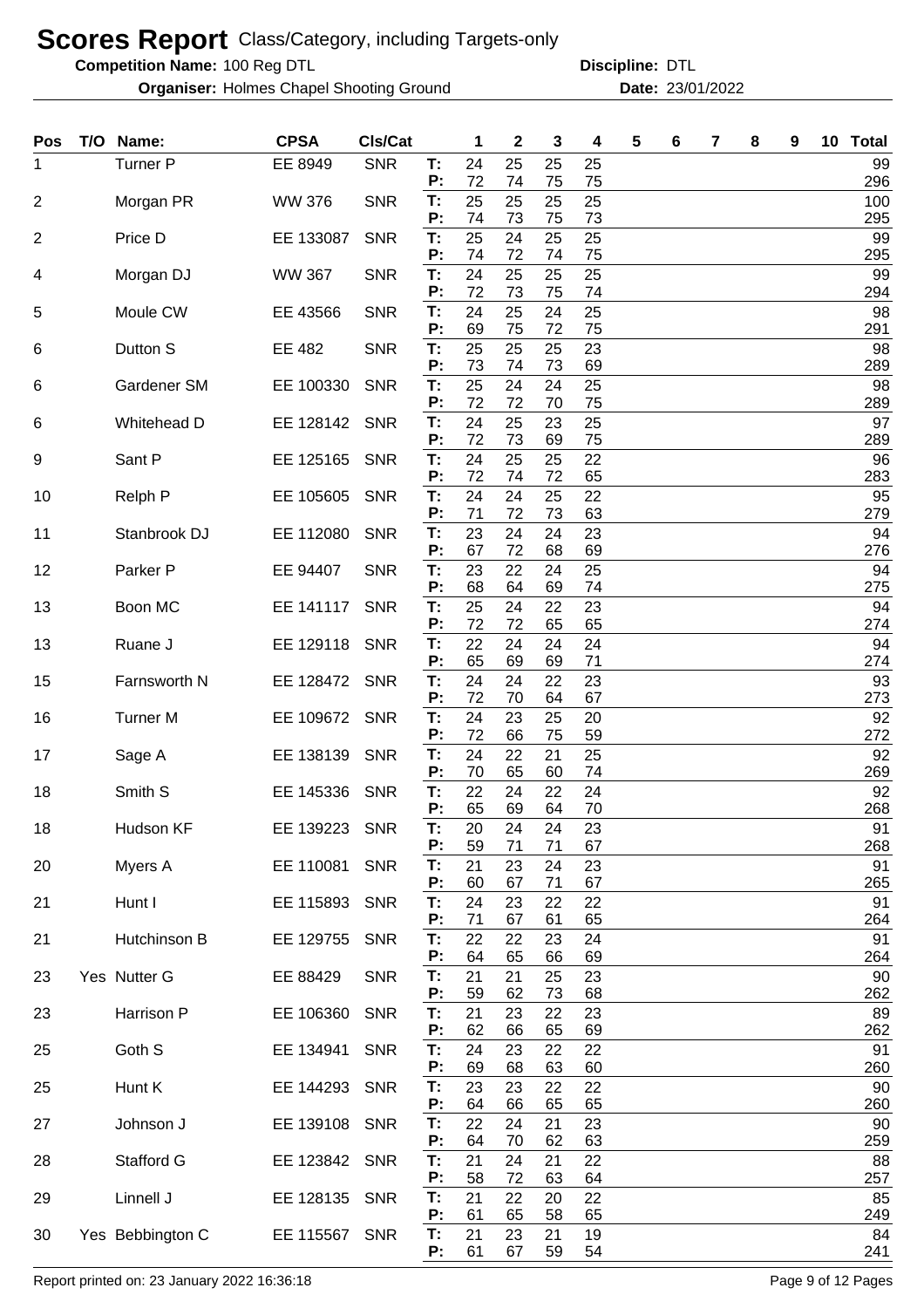| <b>Competition Name: 100 Reg DTL</b> |  |
|--------------------------------------|--|

**Organiser:** Holmes Chapel Shooting Ground **23/01/2022 Date:** 23/01/2022

| Pos | T/O Name:   | <b>CPSA</b>   | CIs/Cat    |    | $\overline{1}$ | 2  | 3  | $\overline{4}$ | 5 | - 6 | 7 | -8 | 9 | 10 Total |
|-----|-------------|---------------|------------|----|----------------|----|----|----------------|---|-----|---|----|---|----------|
| 31  | Owen JW     | EE 144327     | <b>SNR</b> | T: | 22             | 22 | 19 | -18            |   |     |   |    |   | 81       |
|     |             |               |            | P: | 65             | 65 | 55 | - 52           |   |     |   |    |   | 237      |
| 32  | Owen J      | EE 136022 SNR |            | T: | 16             | 22 | 22 | - 22           |   |     |   |    |   | 82       |
|     |             |               |            | P: | 47             | 62 | 63 | -61            |   |     |   |    |   | 233      |
| 33  | Yes McKay R | EE 137210     | <b>SNR</b> | T: | -21            | 21 | 14 | - 21           |   |     |   |    |   | 77       |
|     |             |               |            | P: | 61             | 61 | 40 | -62            |   |     |   |    |   | 224      |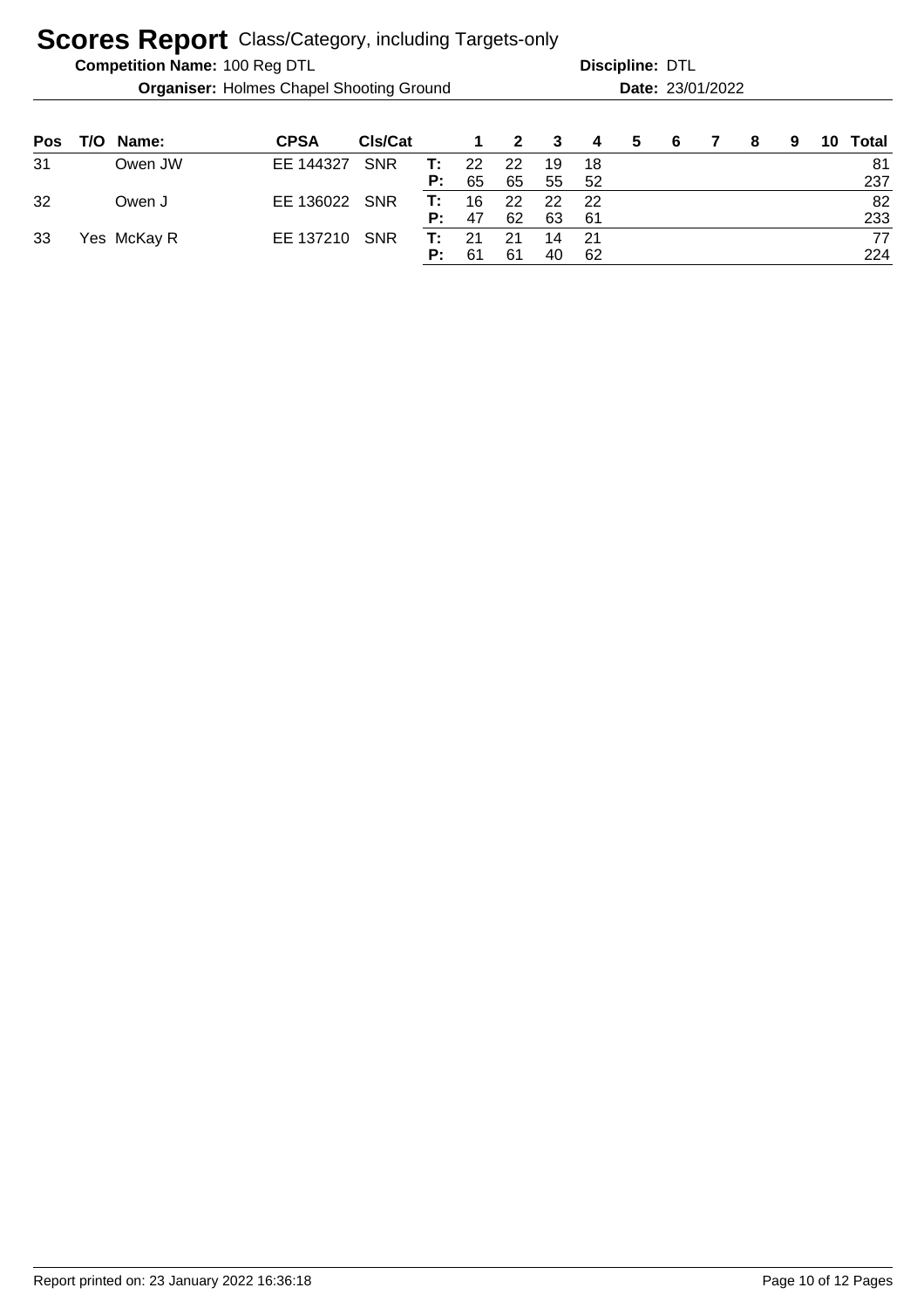**Competition Name:**

**Organiser:** Holmes Chapel Shooting Ground **23/01/2022 Date:** 23/01/2022

| Pos            | T/O | Name:             | <b>CPSA</b>     | CIs/Cat    |          | 1        | 2        | 3        | 4        | 5 | 6 | 7 | 8 | 9 | 10 Total  |
|----------------|-----|-------------------|-----------------|------------|----------|----------|----------|----------|----------|---|---|---|---|---|-----------|
| 1              |     | Thomas PA         | EE 65442        | <b>VET</b> | T:<br>P: | 25<br>75 | 24<br>72 | 25<br>74 | 24<br>70 |   |   |   |   |   | 98<br>291 |
| $\overline{2}$ |     | Lloyd T           | EE 31443        | <b>VET</b> | T:       | 24<br>72 | 25       | 25       | 25       |   |   |   |   |   | 99<br>290 |
| 3              |     | Clarke R          | <b>WW 777</b>   | <b>VET</b> | P:<br>T: | 25       | 71<br>24 | 73<br>24 | 74<br>24 |   |   |   |   |   | 97        |
| 4              |     | <b>Bushell CM</b> | EE 37684        | <b>VET</b> | P:<br>T: | 74<br>23 | 71<br>25 | 72<br>24 | 70<br>25 |   |   |   |   |   | 287<br>97 |
| 4              |     | Palmer W          | WW <sub>5</sub> | <b>VET</b> | P:<br>T: | 66<br>22 | 74<br>25 | 72<br>25 | 74<br>25 |   |   |   |   |   | 286<br>97 |
| 4              |     | Lewis RC          | WW 2233         | <b>VET</b> | P:<br>T: | 66<br>25 | 75<br>24 | 73<br>25 | 72<br>22 |   |   |   |   |   | 286<br>96 |
|                |     |                   |                 |            | P:       | 75       | 72       | 75       | 64       |   |   |   |   |   | 286       |
| 4              |     | Pritchard JE      | WW 2741         | <b>VET</b> | T:<br>P: | 23<br>68 | 23<br>68 | 25<br>75 | 25<br>75 |   |   |   |   |   | 96<br>286 |
| 8              |     | McGovern R        | EE 124989       | <b>VET</b> | T:<br>P: | 24<br>71 | 25<br>74 | 23<br>69 | 24<br>71 |   |   |   |   |   | 96<br>285 |
| 8              |     | Moir TG           | EE 67036        | <b>VET</b> | T:<br>P: | 24<br>71 | 25<br>74 | 23<br>68 | 24<br>72 |   |   |   |   |   | 96<br>285 |
| 10             |     | Thomas RC         | <b>WW 1427</b>  | <b>VET</b> | T:       | 25       | 24       | 25       | 23       |   |   |   |   |   | 97        |
| 11             |     | Yes Kippax IS     | EE 141345       | <b>VET</b> | P:<br>T: | 74<br>22 | 70<br>25 | 72<br>25 | 68<br>24 |   |   |   |   |   | 284<br>96 |
| 11             |     | Pownall AG        | <b>EE 7477</b>  | <b>VET</b> | P:<br>T: | 64<br>25 | 73<br>23 | 73<br>25 | 72<br>23 |   |   |   |   |   | 282<br>96 |
|                |     |                   |                 |            | P:       | 75       | 69       | 71       | 67       |   |   |   |   |   | 282       |
| 13             |     | Taylor D          | EE 14934        | <b>VET</b> | T:<br>P: | 25<br>73 | 25<br>72 | 25<br>71 | 22<br>65 |   |   |   |   |   | 97<br>281 |
| 14             |     | Waters K          | EE 122306       | <b>VET</b> | T:<br>P: | 23<br>65 | 25<br>72 | 24<br>69 | 24<br>72 |   |   |   |   |   | 96<br>278 |
| 14             |     | Olden RD          | EE 86078        | <b>VET</b> | T:<br>P: | 25<br>71 | 23<br>69 | 23<br>67 | 24<br>71 |   |   |   |   |   | 95<br>278 |
| 16             |     | Davies A          | WW 1962         | <b>VET</b> | T:       | 23       | 24       | 22       | 25       |   |   |   |   |   | 94        |
| 16             |     | Hall A            | EE 103963       | <b>VET</b> | P:<br>T: | 67<br>23 | 71<br>24 | 66<br>24 | 73<br>23 |   |   |   |   |   | 277<br>94 |
| 18             |     | Faulkner RM       | <b>WW 1759</b>  | <b>VET</b> | Ρ.<br>T: | 68<br>24 | 71<br>20 | 69<br>24 | 69<br>24 |   |   |   |   |   | 277<br>92 |
|                |     |                   |                 |            | P:       | 72       | 59       | 72       | 70       |   |   |   |   |   | 273       |
| 19             |     | Yes Waring DA     | EE 124591       | <b>VET</b> | Т.<br>P: | 24<br>71 | 22<br>66 | 21<br>62 | 24<br>72 |   |   |   |   |   | 91<br>271 |
| 20             |     | Yes Gallagher R   | EE 45340        | <b>VET</b> | T:<br>P: | 24<br>72 | 24<br>71 | 21<br>62 | 22<br>65 |   |   |   |   |   | 91<br>270 |
| 21             |     | Tennison J        | EE 124363       | <b>VET</b> | T:       | 22       | 24       | 23       | 23       |   |   |   |   |   | 92        |
| 22             |     | Kingston J        | EE 106003       | <b>VET</b> | P:<br>T: | 63<br>24 | 68<br>22 | 68<br>21 | 69<br>24 |   |   |   |   |   | 268<br>91 |
| 23             |     | <b>Taylor SA</b>  | EE 16753        | <b>VET</b> | P:<br>T: | 71<br>22 | 64<br>24 | 60<br>24 | 71<br>20 |   |   |   |   |   | 266<br>90 |
|                |     |                   |                 |            | P:       | 65       | 71       | 70       | 59       |   |   |   |   |   | 265       |
| 24             |     | Passey N          | EE 143173       | <b>VET</b> | T:<br>Р: | 23<br>67 | 21<br>61 | 24<br>69 | 23<br>67 |   |   |   |   |   | 91<br>264 |
| 25             |     | Bevan G           | EE 138680       | <b>VET</b> | T:<br>P: | 21<br>61 | 23<br>68 | 24<br>67 | 23<br>67 |   |   |   |   |   | 91<br>263 |
| 25             |     | Stanbrook C       | EE 112079       | <b>VET</b> | T:<br>P: | 24<br>70 | 23<br>67 | 21<br>62 | 22<br>64 |   |   |   |   |   | 90<br>263 |
| 25             |     | Yes Jesson PE     | EE 4524         | <b>VET</b> | T:       | 21       | 22       | 22       | 24       |   |   |   |   |   | 89        |
| 28             |     | Yes Kelly P       | EE 135395       | <b>VET</b> | P:<br>T: | 62<br>22 | 66<br>22 | 65<br>22 | 70<br>24 |   |   |   |   |   | 263<br>90 |
| 29             |     | Rogers GT         | EE 4526         | <b>VET</b> | P:<br>T: | 65<br>22 | 65<br>23 | 63<br>23 | 69<br>20 |   |   |   |   |   | 262<br>88 |
|                |     |                   |                 |            | P:       | 64       | 67       | 68       | 58       |   |   |   |   |   | 257       |
| 29             |     | Ellison AA        | EE 7578         | <b>VET</b> | T:<br>P: | 23<br>67 | 21<br>63 | 23<br>67 | 20<br>60 |   |   |   |   |   | 87<br>257 |